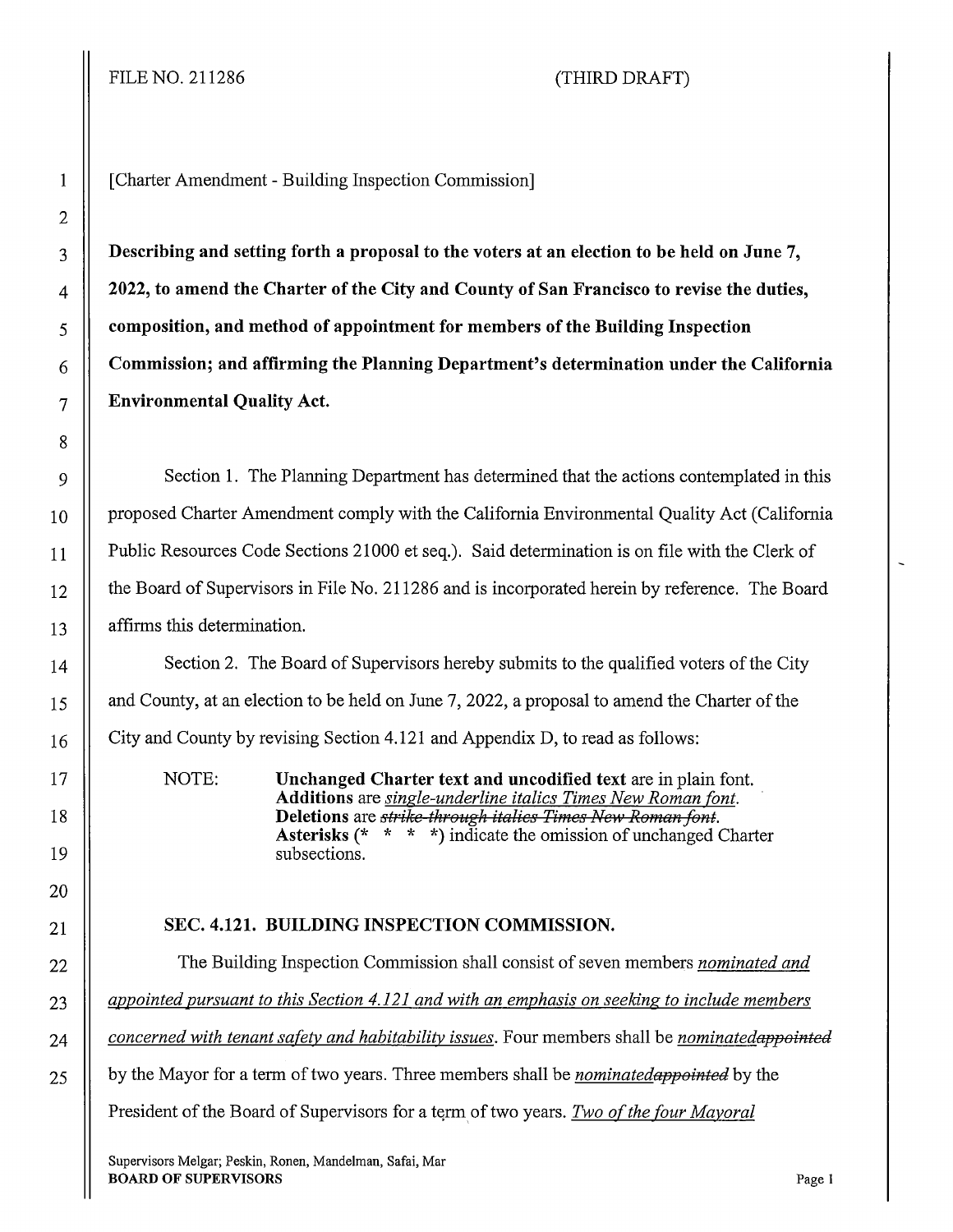*appointments shall each have one or more of the following qualifications: be an active, formerly active, or retired structural engineer, architect, or residential builder. One ofthe three Board President appointments shall have one or more of the following qualifications: be a residential tenant or work or have worked for a non-profit housing organization.* 

*Each nomination of the Mayor and the President of the Board of Supervisors is subject to approval by the Board of Supervisors, and shall be the subject of a public hearing and vote within 60 days. ![the Board fails to act on the nomination within 60 days of the date the nomination is transmitted to the Clerk of the Board of Supervisors, the nominee shall be deemed**approved. The appointment shall become effective on the date the Board adopts a motion approving the nomination or after 60 days ofthe date the nomination is transmitted to the Clerk of the Board of Supervisors.* Members may be removed by the appointing officer only pursuant 12 to Section 15 .105. Vacancies occurring in the offices of *€1,ppaintive* members, *either during er at*  **the expiration of a term,** shall be *nominated and appointed in accordance with the appointment | process specified in this paragraphfilled by the appointing officer.* 

*The Building Inspection Commission shall have responsibility for oversight of the Department ofBuilding Inspection, which shall have responsibility for the enforcement, administration, and interpretation of the San Francisco Housing, Building, Mechanical, Electrical, and Plumbing Codes, except where this Charter specifically grants that power to another department.* 

*The Commission shall oversee the inspection and regulation of additions, alterations, and repairs in all buildings and structures covered by the San Francisco Housing, Building. Mechanical, Electrical, and Plumbing Codes. However, nothing in this Section 4.121 shall diminish or alter the jurisdiction ofthe Planning Commission or Department over changes of use or occupancy under the Planning Code. The Commission shall ensure the provision of minimum standards to safeguard life or limb, health, property, and the public welfare by regulating and*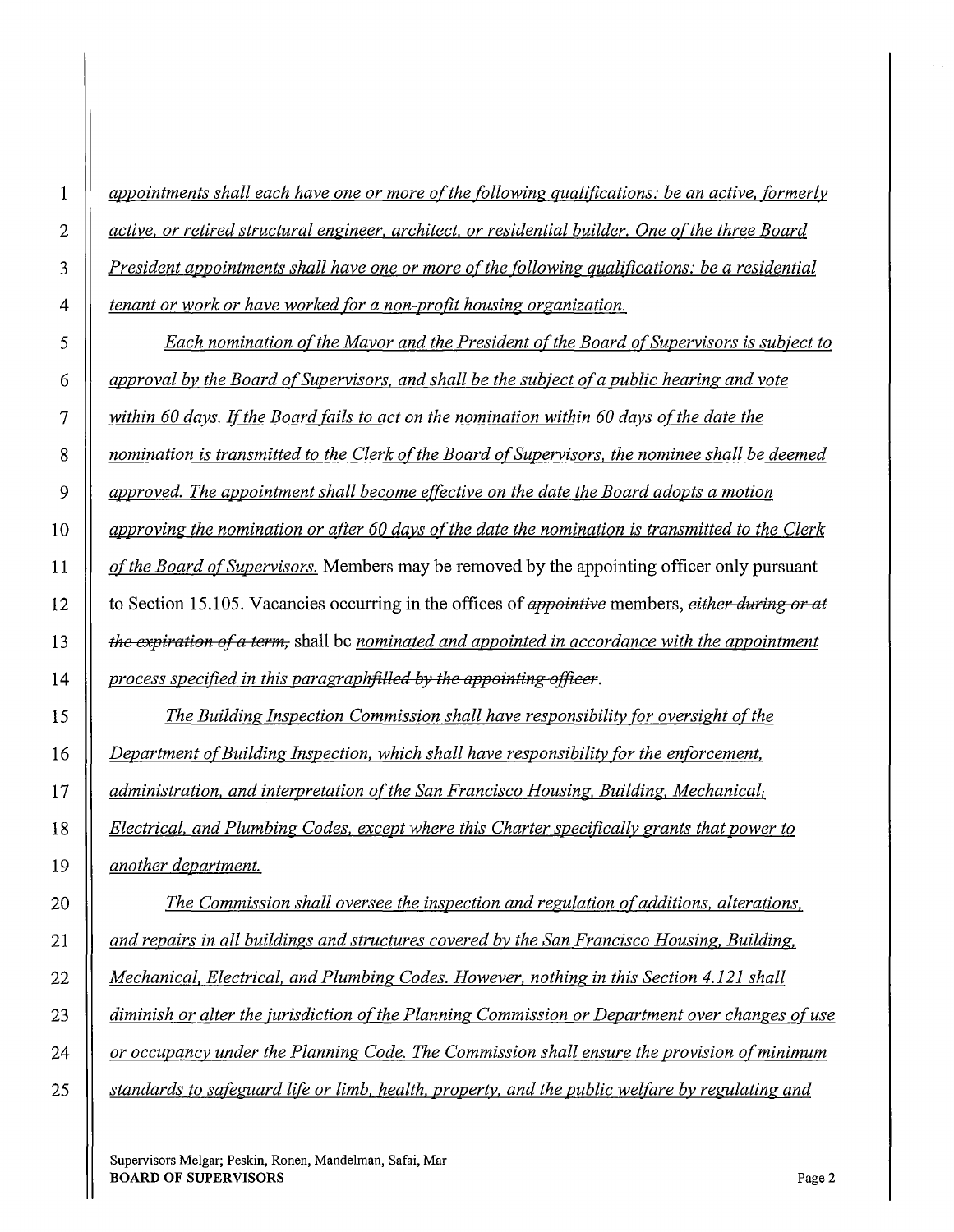| 1            | controlling the safe use of such buildings and structures. The Commission shall ensure the        |
|--------------|---------------------------------------------------------------------------------------------------|
| $\mathbf{2}$ | vigorous enforcement of City laws mandating the provision of heat and hot water to residential    |
| 3            | tenants. The Commission shall also ensure the enforcement of local, state, and federal disability |
| 4            | access laws. The Commission shall exercise all the powers and duties of boards and                |
| 5            | commissions set forth in Sections 4.102, 4.103, and 4.104, and may take other actions as          |
| 6            | prescribed by ordinance. The members of the Commission shall serve without compensation.          |
| 7            | <u>The Commission shall adopt rules and regulations consistent with fulfilling its</u>            |
| 8            | responsibilities under this Charter. The Commission shall also adopt rules and regulations        |
| 9            | governing Commission meetings and also adopt requirements for notification and mailing for        |
| 10           | Commission business. The Commission shall hold public hearings on all proposed amendments         |
| 11           | to the San Francisco Building Code, Electrical Code, Housing Code, Plumbing Code, and             |
| 12           | <u>Mechanical Code.</u>                                                                           |
| 13           | The Commission shall constitute the Abatement Appeals Board, and shall assume all                 |
| 14           | powers granted to this entity under this Charter and the San Francisco Building Code. The         |
| 15           | Commission shall appoint and may remove at its pleasure members of the Board of Examiners,        |
| 16           | Access Appeals Commission, and Code Advisory Committee, all of which shall have the powers        |
| 17           | and duties to the extent set forth in the San Francisco Building Code.                            |
| 18           | The Commission may reverse, affirm, or modify determinations made by the Department               |
| 19           | of Building Inspection on all permits required for a final certificate of completion. The         |
| 20           | Commission's jurisdiction under this paragraph, however, shall not extend to permits appealable   |
| 21           | to the Planning Commission or Board of Appeals. Appeals of decisions within the Commission's      |
| 22           | jurisdiction must be filed with the Commission within fifteen days of the challenged              |
| 23           | determination. The Commission's action shall be final.                                            |
| 24           | The four Mayoral-appointments shall consist of a structural engineer, a licensed                  |

*architect, a residential builder, and a representative ofa community based non profit housing*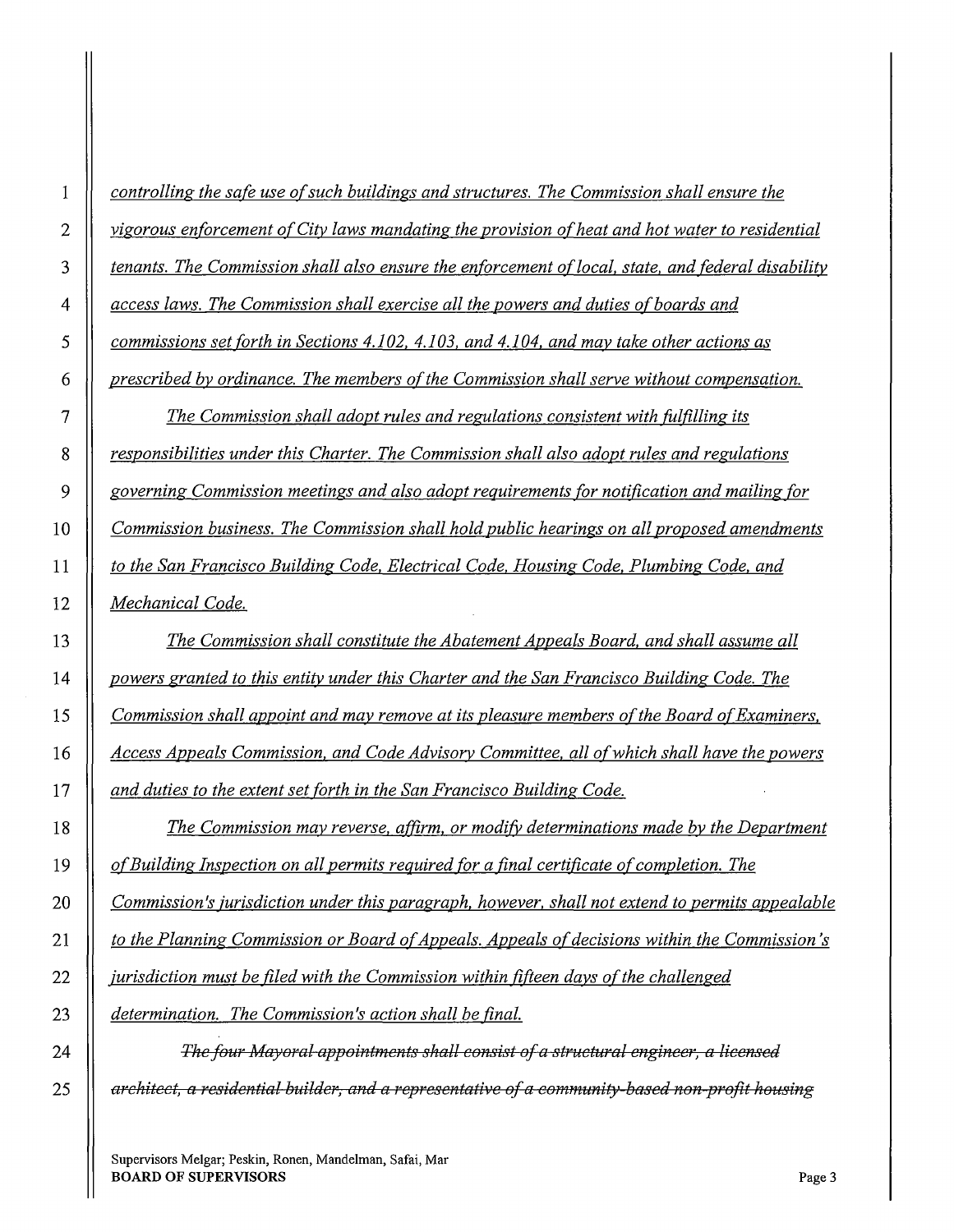*development corporation. The three Supervisorial appointments shall consist of a residential* **d** tenant, a residential landlord, and a member of the general public.

*l'lofvrlithstanding any other provision of the Charter, the Commission shall have the*  **||** *power to appoint and remove a department head.* 

#### **APPENDIX D:**

#### **BUILDING INSPECTION PROVISIONS**

#### *D3. 750 ESTAJJLISHAIENT*

**Recognizing that the provision of safe and sanitary buildings is essential to the welfare**  $\theta$ *dearer inhabitants of the City and County of San Francisco, there is hereby established a* $\theta$ **||** Department of Building Inspection which shall consist of a Building Inspection Commission, a *|| Director of Building Inspection, and such employees as may be necessary to carry out the functions and duties ofsaid department. The commission shall organize, reorganize, and manage degria 1* and *the department. When the commission assumes management of the department, the Bureau of Building Inspection shall cease to exist. Unless modified or repealed by the commission, all* 15 | orders, regulations, rules, and policies of the Bureau of Building Inspection will remain in effect. *Except as limited below, positions in the Bureau ofBuilding Inspection of the Department of*  7 *Public* W~rks *legally authorized on the date the commission assumes management of the*  **department shall-be-continued, and incumbents therein legally appointed thereto shall be** *continued as officers and employees of the department under the conditions governing their respective appointments.* 

#### *D3.750-1. COMMISSION; COMPOSITION.*

**The Department of Building Inspection shall be under the management of a Building** *II Inspection Commission consisting of seven members. Four members shall be appointed by the a ii mayor for a term of two years; provided that the respective terms of office of those first* 25 || appointed shall be as follows: two for-one year, and two for two years from the effective date of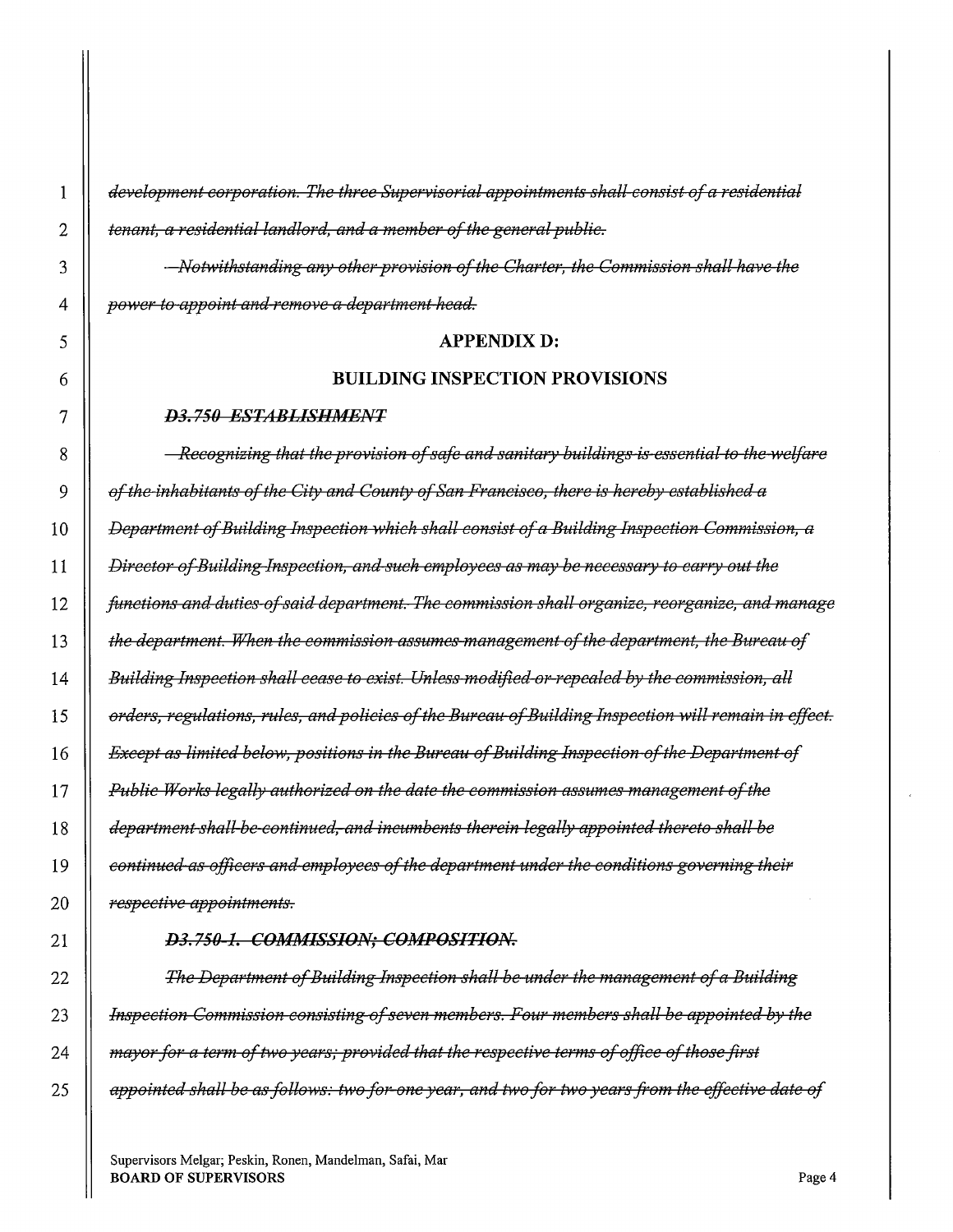**|** this section. Three members shall be appointed by the President of the Board of Supervisors for 2 || a term of two years; provided that the respective terms of office of those first appointed shall be 3 || as follows: three for one year from the effective date of this section. The initial appointments *shall he made no later thanfiftecn days after the effective date of this section, and the*  5 || commission's management shall begin no later than forty-five days after the effective date of this *section. Vacancies occurring in the offices of appointive members, either during or at expiration* $\theta$  $\mathcal{T}$   $||$  of term, shall be filled by the electoral office that made the appointment. The four mayoral *appointments shall be comprised of a structural engineer, a licensed architect, a residential* $\theta$ **d** *builder, and a representative of a community-based non-profit housing-development corporation. The three Supervisorial appointments shall be comprised of a residential tenant, a* $\overline{a}$ *residential landlord, and a member of the gcncrelpuhlic. The members of the commission shell*  **||** serve-without compensation.

*Pursuant to Government Code Section 87103, individuals appointed to the commission dunder this section are intended to represent and further the interest of the particular industries, trades, or-professions specified-herein. Accordingly, it is found that for purposes of persons who* $\theta$ *hold such office, the specified industries, trades, or professions are tantamount to and constitute* $\frac{1}{2}$ *the public generally within the meaning of Government Code Section 87103.* 

## *D3. 750 AMENDMENT OF CHARTER PROVISIONS; TRANSITION*

*The amendments of Section 4.121 and ofprovisions of this Appendix D, adopted at the June* 7, *2022 election, shall become operative on July l, 2023; provided, however, that the new process for nominating and confirming members to the Building Inspection Commission, along with the change in qualifications for members accompanying that new process, as specified in*  **Section 4.121 as amended, shall commence sufficiently in advance of July 1, 2023 such that** *members may be appointed under the new process and be prepared to assume otfice on that date.*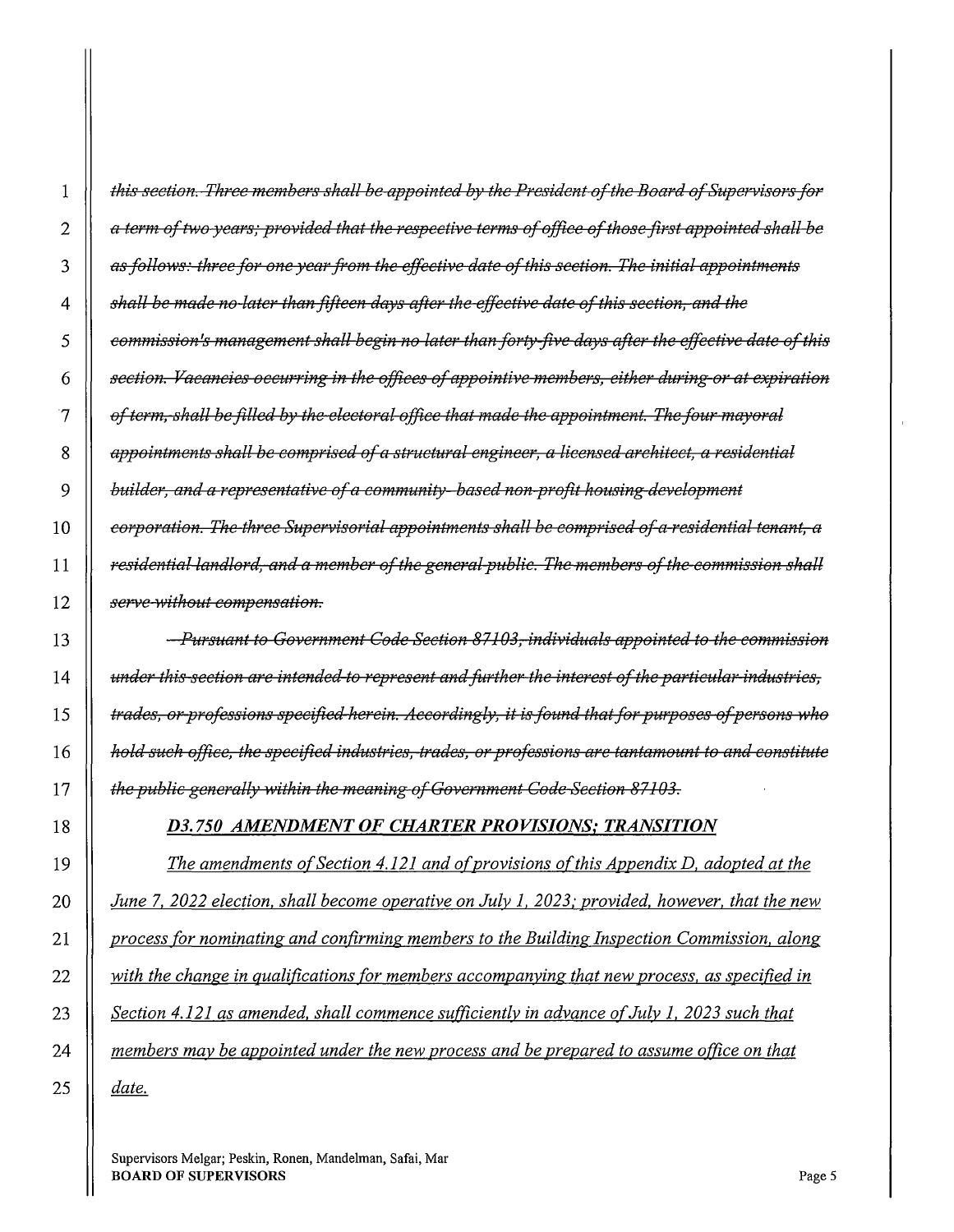# *D3. 750-1 TERMS OF OFFICE OF BUILDING INSPECTION COMMISSION*

**The terms of office of all members of the Commission who hold office as of July 1, 2023** *shall expire at noon on that date, at which time the terms of office for members of the Commission appointed pursuant to the new process for nominating and confirming members as f* referenced in Section D3.750 shall commence. In order to stagger the terms, three members *(appointees to Seats 3 and 4, as designated by the Mayor when nominated: and the appointee to Seat* 7, *as designated by the President ofthe Board o[Supervisors when nominated) shall initially serve one-year terms, and four members (appointees to Seats 1 and 2, as designated by*  **the Mayor when nominated; and appointees to Seats 5 and 6, as designated by the President of the Board of Supervisors when nominated) shall initially serve two-year terms.** All subsequent **terms of office for all members of the Commission shall be two years.** 

## 12 D3.750-2 DIRECTOR OF BUILDING INSPECTION; *OTHER EXECUTIVES*

13 The Director of Building Inspection shall be the department head and appointing officer 14 | of the Department of Building Inspection and shall be qualified by either technical training or 15 administrative experience in the enforcement of building and other construction codes. The **Director shall serve as the building official of the City and County-and, upon his or her** *appointment, shall assume all of the powers and duties of the Director of Public Works with* $\blacksquare$ *espect to the administration and enforcement of the building code and other construction codes. The Director shell heve ell the powers provided for dcpertment heeds es set forth, in Section 3.501 ofthis Cherter. The Director shell be appointed by the commission end hold office et its ii pleasure; the person who has civil service status in the position of Superintendent of the Bureau* **abbe** *of Building Inspection on the date the commission assumes management of the department shall serve es interim Director pending the appointment ofe Director by the commission. Subject to*  **the approval of the commission, and the budgetary and fiscal provisions of this Charter, the** *Director shall have the power to appoint and remove, at his or her pleasure, up to one deputy*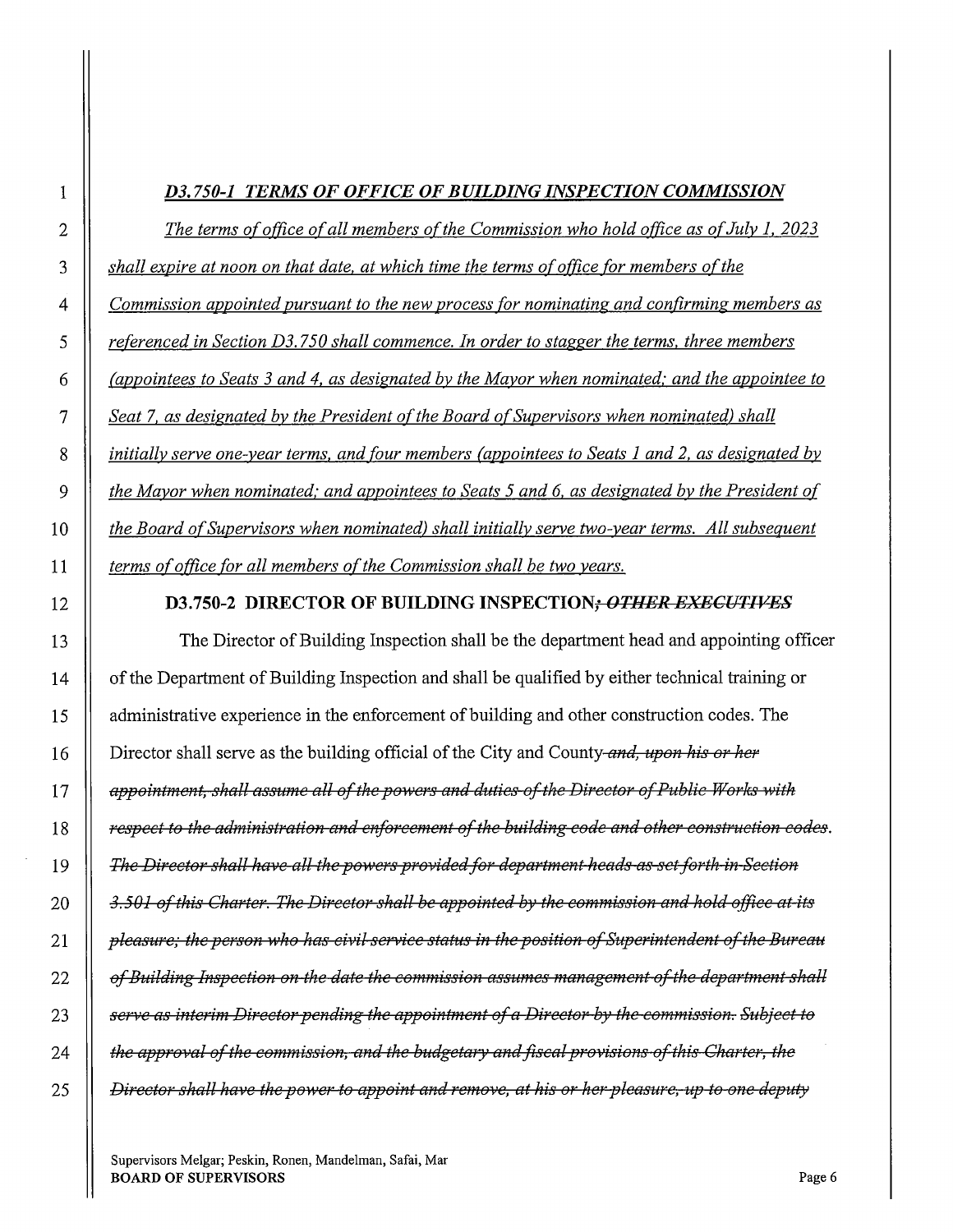*i* superintendent and no more than two assistant superintendents, all of whom shall be exempt *from the civil service provisions of this Charter.* 

3 The Director shall not serve as an officer or member of any standing or ad hoc 4 committee of any building industry or code development or enforcement organization or public 5 agency other than the City and County of San Francisco without the prior approval of the 6 | Ceommission.

#### *D3. 750 3 SECRETARY OF GOA/MISSION; CONSULTANTS*

*The Building Inspection Commission may appoint a secretary, which appointment shall pot be subject to the civil service provisions of this Charter. Subject to the provisions of Section* $\theta$ *6.302, 6.312 and 6.313 of this Charter, the commission may also contract with engineers or bther-consultants for such services as it may-require.* 

#### *D3.750 4 POWERSANDDUTJES*

*The Building Inspection Commission shall organize, reorganize, and manage the Department of Building Inspection which shall have responsibility for the enforcement, daministration, and interpretation of the City's Housing, Building, Mechanical, Electrical, and* $\overline{\phantom{a}}$ *Plumbing Codes, except where this Charter specifically grants that power to another department. The Central Permit Bureau, formerly within the Bureau of Building Inspection, shall* **1** *also be managed by the commission.* 

*The commission shall inspect and regulate additions, alterations, and repairs in all buildings and structures covered by the San Francisco Housing, Building, Mechanical, Electrical, and Plumbing Codes. Nothing in this chapter shall diminish or alter the jurisdiction* $\Box$ 22 | *of the Planning Department over changes of use or occupancy under the Planning Code. The commission shall ensure the provision of minimum standards to safeguard life or limb, health, property, and the public welfare by regulating and controlling the safe use of such buildings and 24 and 24 and 24 and 25 and analyzing metallings and*  $\mu$ *structures. The commission shall ensure the 1Jigorous enforcement of City laivs mandating the*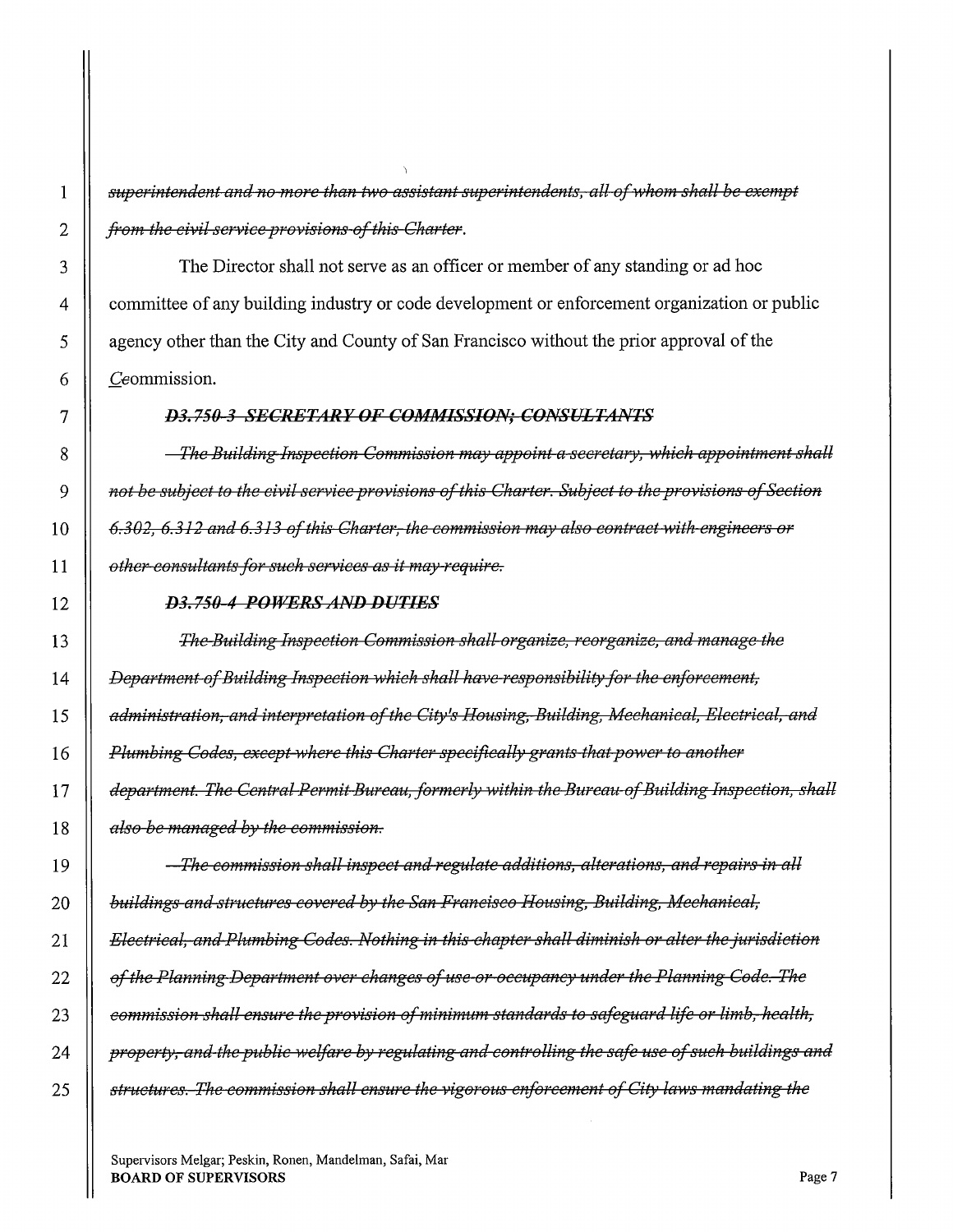*provision of heat and hot water to residential tenants. The commission shall also ensure the* 2 || enforcement of local, state, and federal disability access laws. The commission shall be a policy-*making and supervisory body with all the powers provided for in Section 3.500 of this Charter.* 

*The commission shall constitute the Abatement Appeals Board, and shall assume all powers granted to this entity under this Charter and the San Francisco Building Code. The commission shall appoint and may remove at its pleasure members oftlie Board ofExaminers, Access Appeals Board, and Code Advisory Committee, all of which shall-have-the powers and* **duties to the extent-set forth in the San Francisco Building Code.** 

9 || The commission shall have the power to hold hearings and hear appeals on all **decisions made by the Department of Public-Works-regarding permits under one or more of the** *codes enumerated in this section and on sidewalk or encroachment permits. The commission may reverse, affirm or modify determinations made by the Department of Public Works, Water**f Department, or Department ofBuilding Inspection on all permits required for a final certificate deger of completion. The commission's jurisdiction under this section, however, shall not extend to permits appealable to the Planning Commission or Board of Permit Appeals. Departmental* **1** *decisions on permits subject to commission review shall be made within the time mandates of the state Permit Streamlining Act. Appeals of decisions must befiled with the commission ·witliin fifteen days of the challenged determination. The commission shall act on the appeal within a reasonable time. The commission's action shall be final.* 

#### **D3.750-35** *CODE PUBLICATIONACTIONS OF COMMISSION*

**The commission shall adopt rules and regulations consistent with fulfilling its** *|| responsibilities under this Charter. The commission shall also adopt rules and regulations governing commission meetings and also adopt requirements for notification and mailing for commission business. The commission shall holdpublic heerings on allpreposed amendments to*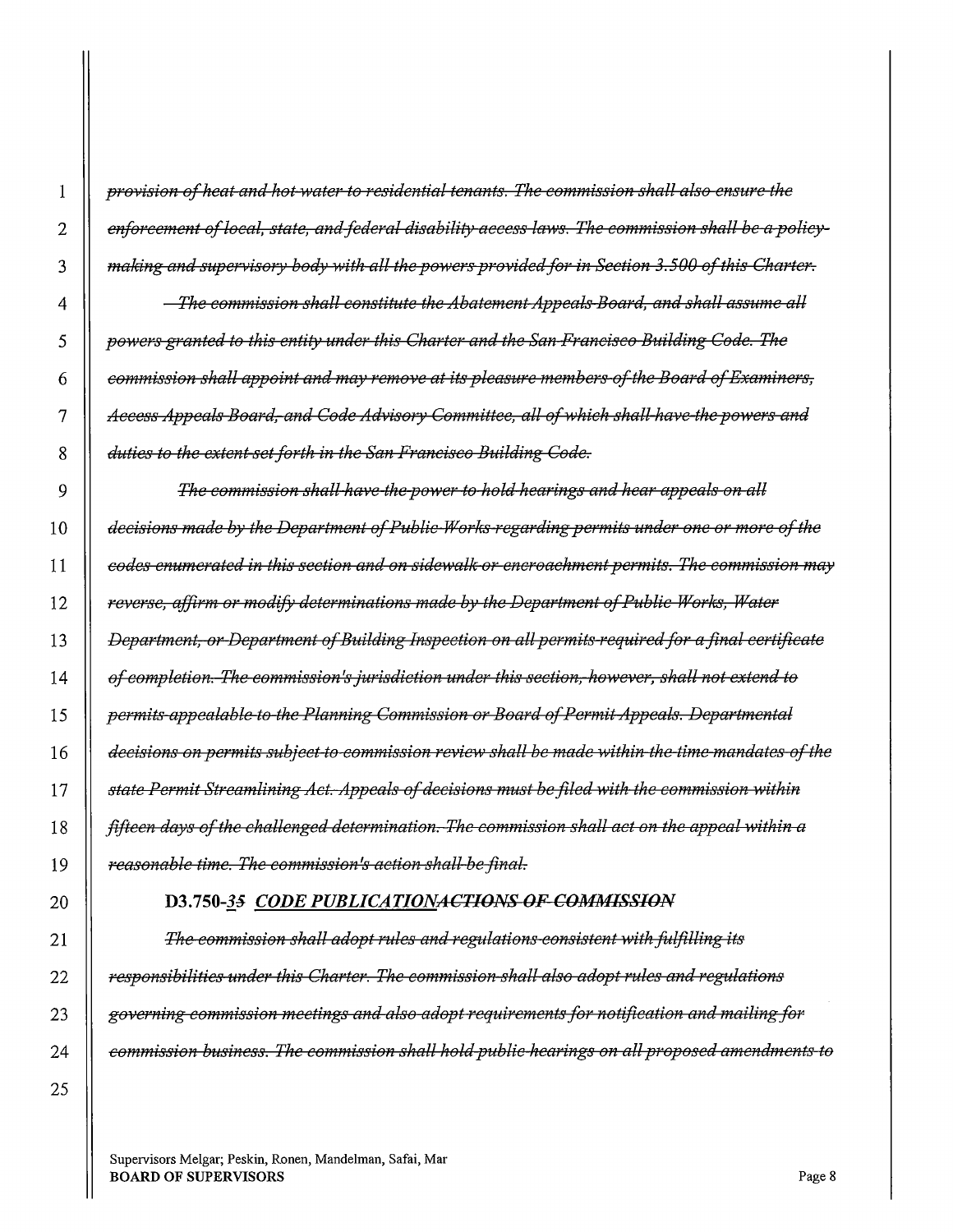*the San Froncisco Building Code, Electrical Code, Housing Code, Plumbing Code, and Nlechanical Code.* 

The *Building Inspection* Commission shall have the sole authority to contract for the publication of the San Francisco Housing, Building, Mechanical, Electrical, and Plumbing Codes, and any amendments thereto. Other provisions of this Charter and the Administrative Code notwithstanding, the selection of a publisher shall be based on the lowest retail cost to the public of a complete set of these codes.

### **D3.750-46 APPROVAL OF BUDGETS**

*The commission shall initially be funded out of the 1994 95 budget approved for the*  **Bureau of Building Inspection, and subsequent funding shall come from the budget of the** *Department of Building Inspection.* 

The Director *of Building Inspection* shall submit a proposed department budget for each upcoming fiscal year for approval by the Ceommission. The proposed budget shall be compiled in such detail as shall be required on uniform blanks furnished by the controller. The *Building Inspection* Commission must hold at least two public hearings on the respective budget proposal.

The final budget for the Department of Building Inspection must be approved by a favorable vote of at least five commissioners.

# **D3.750-57 TECHNICAL BOARDS AND ADVISORY COMMITTEES**

\* \* \* \*

### **D3.750-fi8 SEVERABILITY**

\* \* \* \*

23 Section 3. Conflicting Ballot Measures. In the event that this measure and another 24 | measure relating to the duties, composition, qualifications, and methods of appointment of 25 **I** members of the Building Inspection Commission appear on the same municipal election ballot,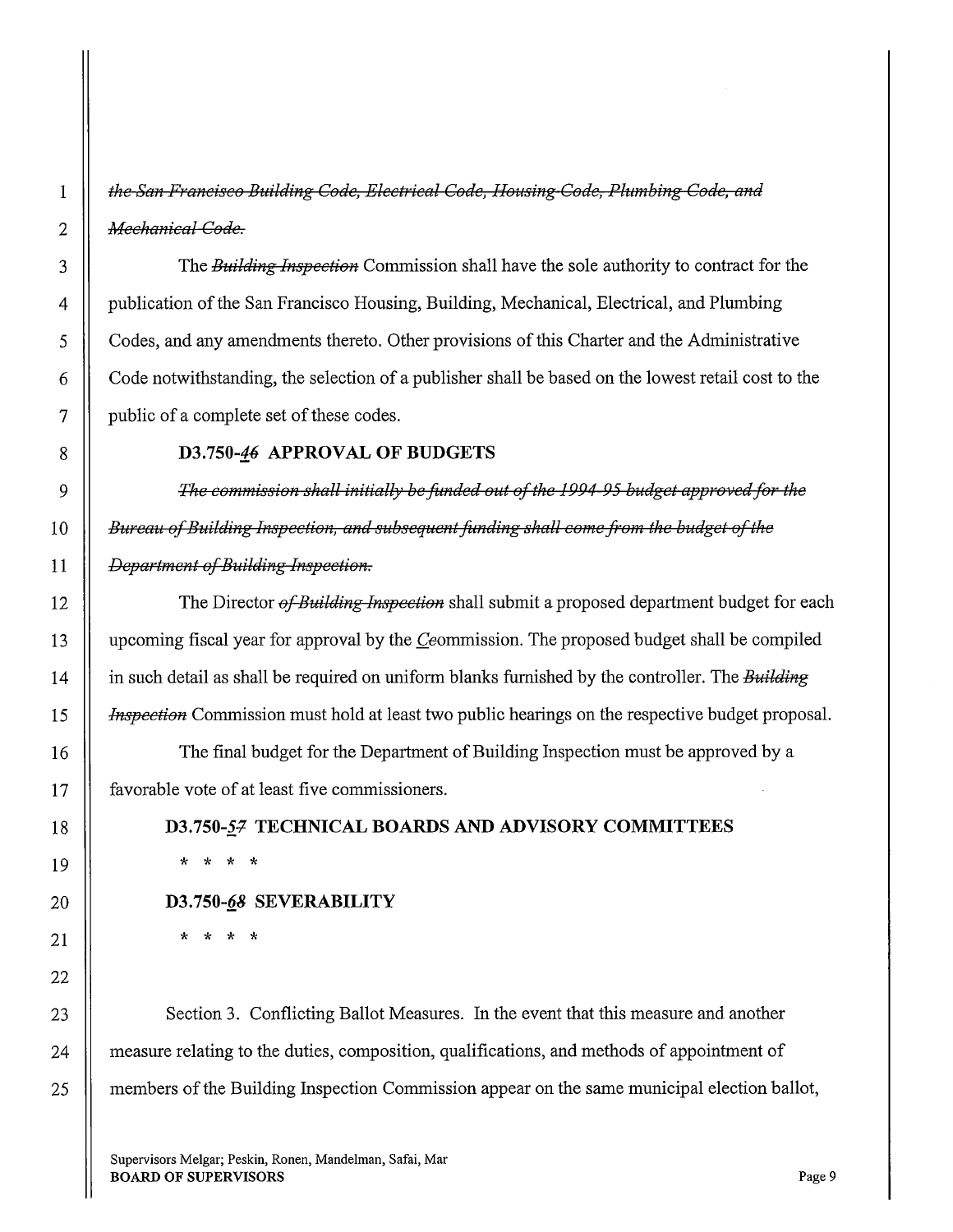1 | the provisions of such other measure shall be deemed in conflict with this measure. In the event 2 | that this measure shall receive a greater number of affirmative votes than the other measure, the 3 | provisions of this measure shall prevail in their entirety and each and every provision of the other measure that pertains to the Building Inspection Commission shall be null and void, to the 5 | extent it pertains to the Building Inspection Commission.

APPROVED AS TO FORM: 7 DA YID CHIU, City Attorney

> By: /s/ Robb Kapla ROBBKAPLA Deputy City Attorney

n:\legana\as2021\2200187\01579637.docx